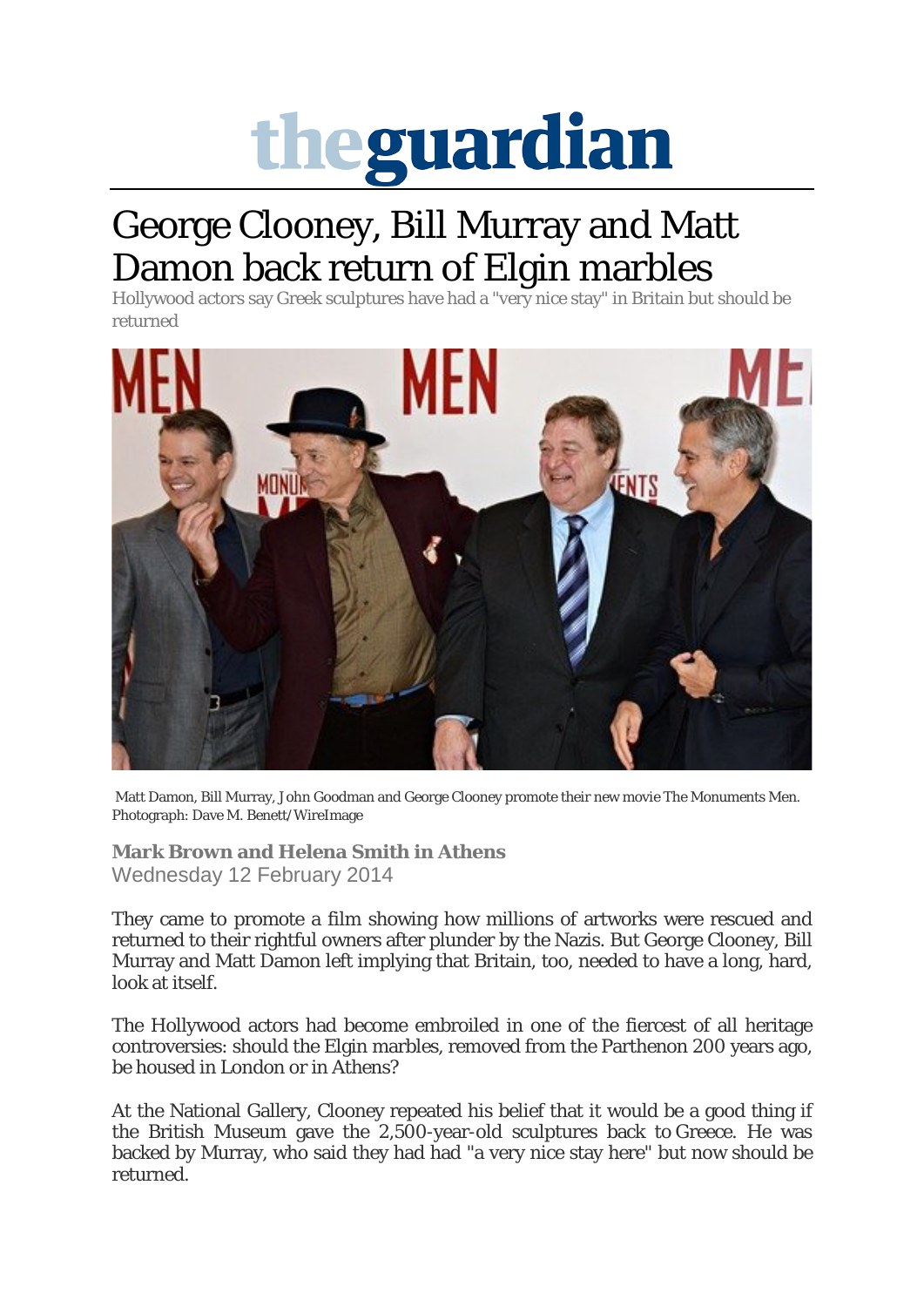The actors joined a dispute which has simmered ever since enormous chunks of the Parthenon's statuary were removed by Lord Elgin, British ambassador to the Ottoman empire, in the early 19th century.

Later bankrupt, Elgin sold them to the British government for £35,000 and they made their way to the British Museum, where they have remained a star attraction ever since.

In Berlin, on Saturday, while promoting his new movie The Monuments Men – based on the second world war platoon which rescued and returned thousands of artworks stolen by the Nazis – Clooney said it would be "very nice" if the marbles went back to Greece.

In London on Tuesday, the question was put to him again. "I did a little research just to make sure I wasn't completely out of my mind," he said.

Slipping on pronunciation, he added: "Even in England the polling is in favour of returning the marbles from the Pantheon [sic], the Pantheon marbles."



*Part of the Athens marbles, taken by Elgin. Photograph: PjrTravel/Alamy*

Clooney said the Vatican and the Getty museum, in Los Angeles, had returned parts of the Parthenon and suggested the question was whether a piece of broken-up art should be put back together as best as possible. In this case returning them was "probably the right thing to do".

The actor said it was suggested over the weekend that because he was an American he probably didn't understand. "That's probably right," he deadpanned.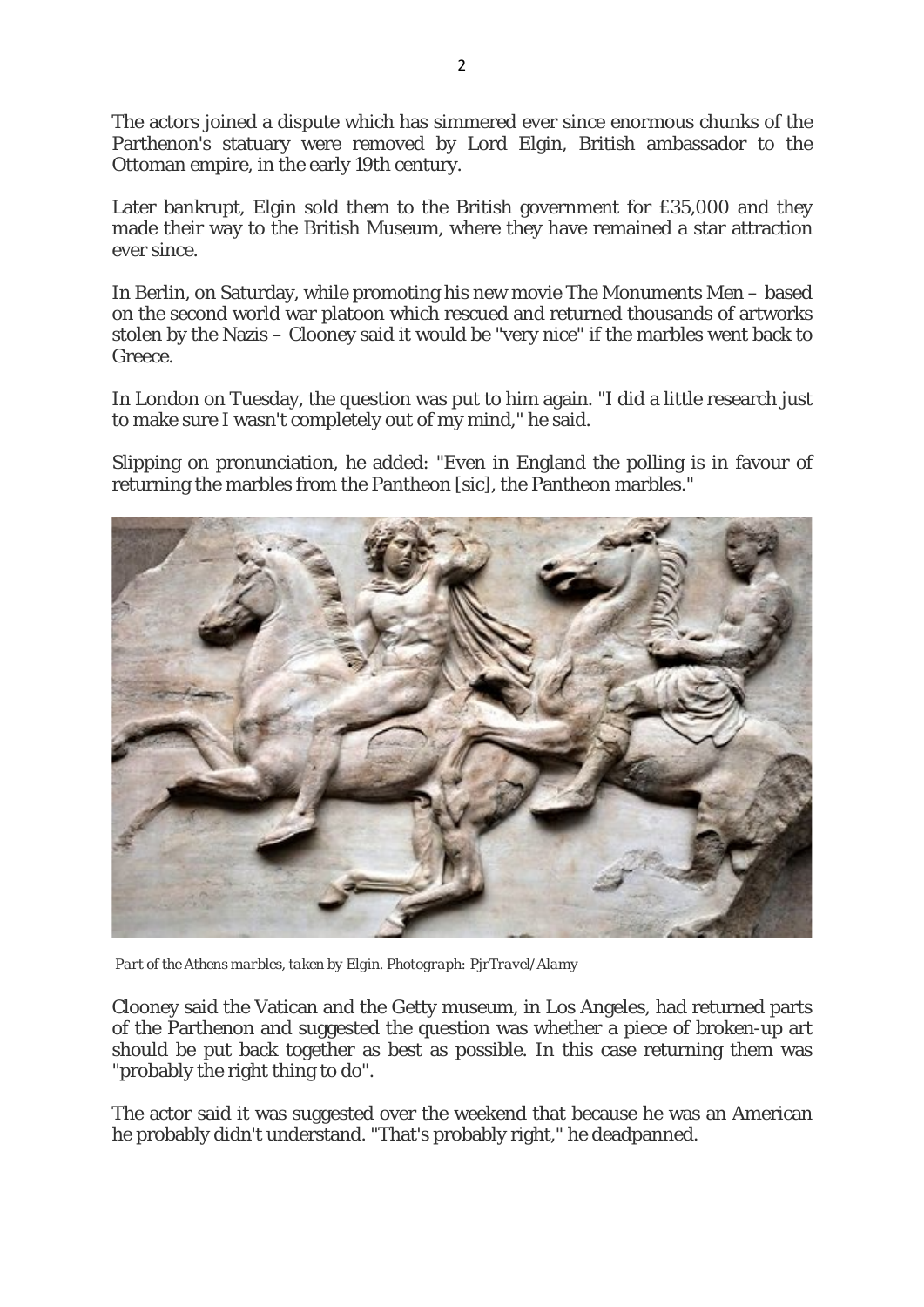But Damon quickly chipped in: "That can't always be the British default position. I mean seriously, it's not actually an argument to say we are Americans we don't get it."

Clooney added: "I do think it's worth having an open discussion." But he suggested he might not be getting his placards out quite yet.

"It was one of a hundred questions at a press conference, a Greek reporter asking me about the marbles – and I just said I thought it was probably a good idea if they found a way back at some point."

His view was backed though by Murray, who plays one of the Monuments Men.

Murray said: "It seems like it's a problem all over the world. Who owns this art? Where it came from? Do they have the right to give it back? I think it has had a very nice stay here, certainly. London's gotten crowded, there's plenty of room back there in Greece, plenty of room. England can take a lead on this kind of thing … letting art go back where it came from.

"If [the marbles] were all together the Greeks are nothing but generous – they'd loan it back every once in a while … like people do with art."

Would Clooney visit the British Museum to look at the marbles? The problem was time, he said, as they were due to leave for Paris that evening "to somehow insult the Parisians, something about the Mona Lisa and Italy".

The actors were speaking as part of a promotional tour of a film which sounds good on paper but has been getting some rotten reviews. It premiered out of competition at the Berlin film festival and was given two stars by the Guardian writer Andrew Pulver, who called it an "action movie with very little action, and a caper movie with precious little capering".

In Greece, reaction to Clooney's unexpected support was as swift as it was effusive. With the return of "Elgin's loot" the single biggest priority on the arts agenda of the tourist-reliant country, the culture minister, Panos Panagiotopoulos, penned a twopage letter to the actor expressing the "heartfelt thanks of all Greeks" for his solidarity.

He wrote: "As you said, returning these pillaged masterpieces to where they belong on the Parthenon would be both fair and nice … not only because they belong to the history of Greek civilisation, but precisely because through our history they illuminate world civilisation."

There was, he continued, only one decision that could right the wrong. "The decision to return the marbles to the place where they were chiselled, next to those sculptures from which they were so illegally and violently ripped apart."

But at the British Museum there was little sign of policy change. A spokeswoman said everyone was entitled to their view. "The trustees have always been very clear on the